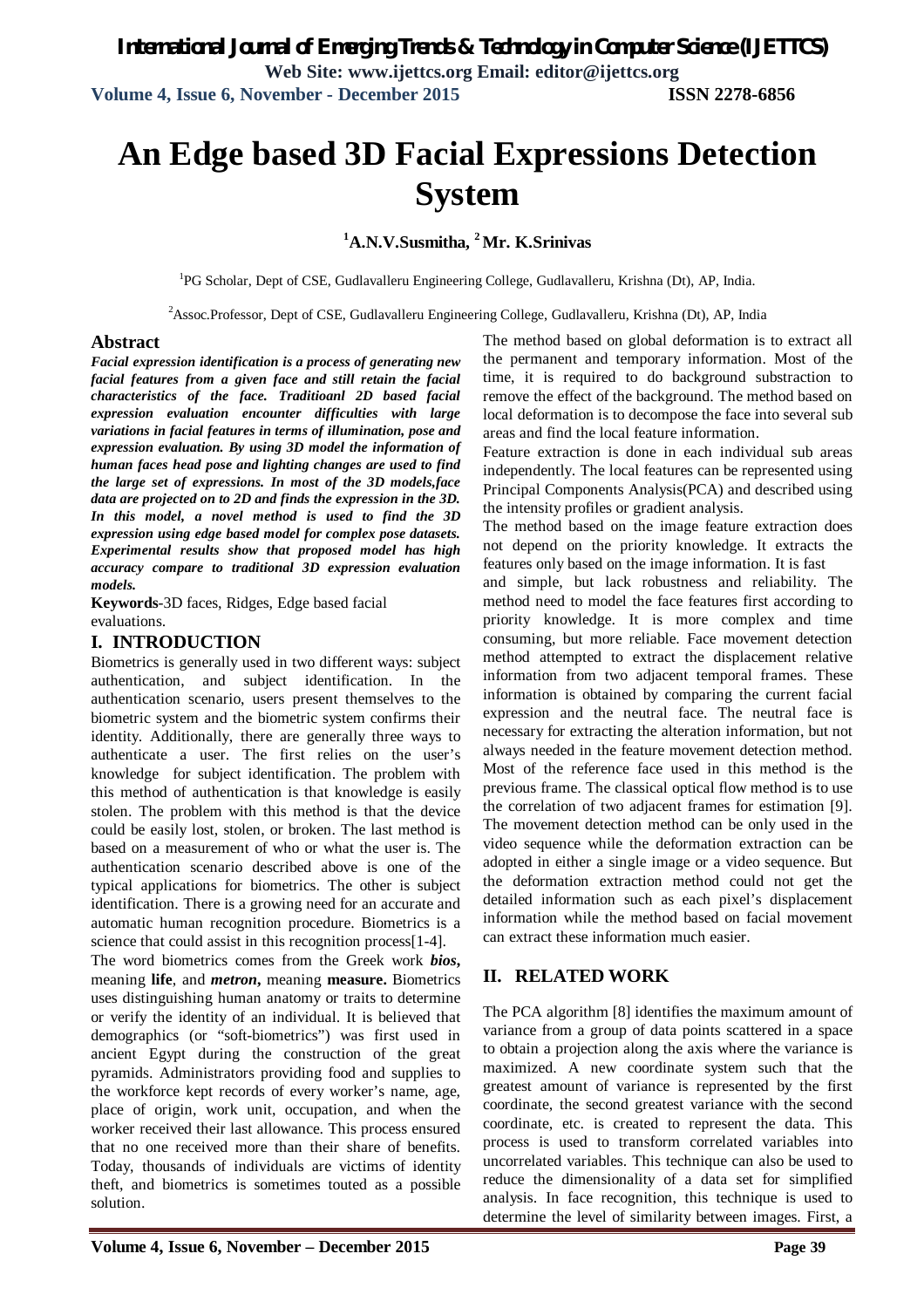# *International Journal of Emerging Trends & Technology in Computer Science (IJETTCS)* **Web Site: www.ijettcs.org Email: editor@ijettcs.org Volume 4, Issue 6, November - December 2015 ISSN 2278-6856**

set of 2D gallery images are decomposed into vectors where their values are represented by the grayscale color

pixels in the image. These vectors are analyzed and a new coordinate system is created. Next, probe images are decomposed and projected into the new coordinate system. Using a nearest neighbor technique, the gallery image most similar to the probe image will be closest in the new coordinate system.

[3] propose an expression invariant approach to 3D face recognition that reports results on the FRGC v2.0 data set [4]. They perform automatic nose detection by slicing the 3D image horizontally, smoothing uniformly, and filling

holes using linear interpolation. A circle centered at the maximum value of the slice is used to find the triangle with the largest area. The three triangle points

consist of the circle center and the locations where the circle intersects the slice. A line is fit to the candidate nose tips (which should follow the nose bridge) and the point with the maximum confidence level (based on the triangle altitude) is selected as the final nose tip. Because this method relies heavily on the triangle, altitude for nose tip determination, it may perform poorly in the presence of large changes in the pitch or roll of an image. 3D system that uses multiple regions of the facial surface to improve recognition performance. Their algorithm uses linear discriminant analysis (LDA) to fuse the results from each of the 10 regions and to provide a weighted combination of the similarity scores. The authors found that using a combination of regions outperforms the results when using any single region. In

addition, they found that using LDA to determine the fusion weighting parameters provided higher results than the standard sum rule.

These "soft biometrics" are unable to uniquely identify the subject. However, they are able to eliminate potential

flaws in other matching engines. First, a primary biometric system is used to determine the probability of a match. Next, the soft biometrics are extracted and used to generate a second probability. The results from these two systems are combined using decision fusion and the user is either accepted or rejected. The authors conducted experiments on 263 users of a fingerprint system and show that by using soft biometrics for post-screening, recognition performance can be increased roughly 5%. create a method to search for 3D models using global shape descriptors based on spherical harmonics to index into a database of shapes. They are able to return query results in under one second based on a repository of over 20,000 3D models. The harmonic descriptor is created by decomposing a 3D model into functions based on concentric spheres. This descriptor allows for fast, accurate, orientation-invariant indexing and retrieval of 3D shape information[7-10].

Facial expression classification mainly deals with the task of categorizing active and spontaneous facial expressions to extract information of the underlying human emotional states. Based on the face detection and feature extraction results, the analysis of the emotional expression can be

carried out. A large number of methods have been developed for facial expression analysis. The optical flow approach is widely adopted using the

dense motion fields computed frame by frame. It falls into two classes: global optical flow and local optical flow methods. The global method can extract information of the whole facial region's movements. However, it is computationally intensive and sensitive to the continuum of the movements. The local optical flow method can improve the speed by only computing the motion fields in selected regions and directions.

### **III. PROPOSED APPROACH**



The Framework of 3D Face Recognition

Three dimensional (3D) face recognition technologies is now emerging, in part, due to the availability of improved 3D imaging devices and processing algorithms. For such techniques, 3D images of the facial surface are acquired using 3D acquisition devices and are used for recognition purposes. Three dimensional facial images have some advantages over 2D facial images. Their pose can be easily corrected by rigid rotations in 3D space. The shape of a 3D facial surface depends on its underlying anatomical structure.

Future 3-D face-recognition algorithms should be evaluated on the basis of all these factors. As the second contribution, a survey of published 3-D face-recognition methods that deal with expression variations is given. These methods are subdivided into three classes depending on the way the expressions are handled. Region-based methods use expression-stable regions only, while other methods model the expressions either using an isometric or a statistical model.



Proposed Algorithm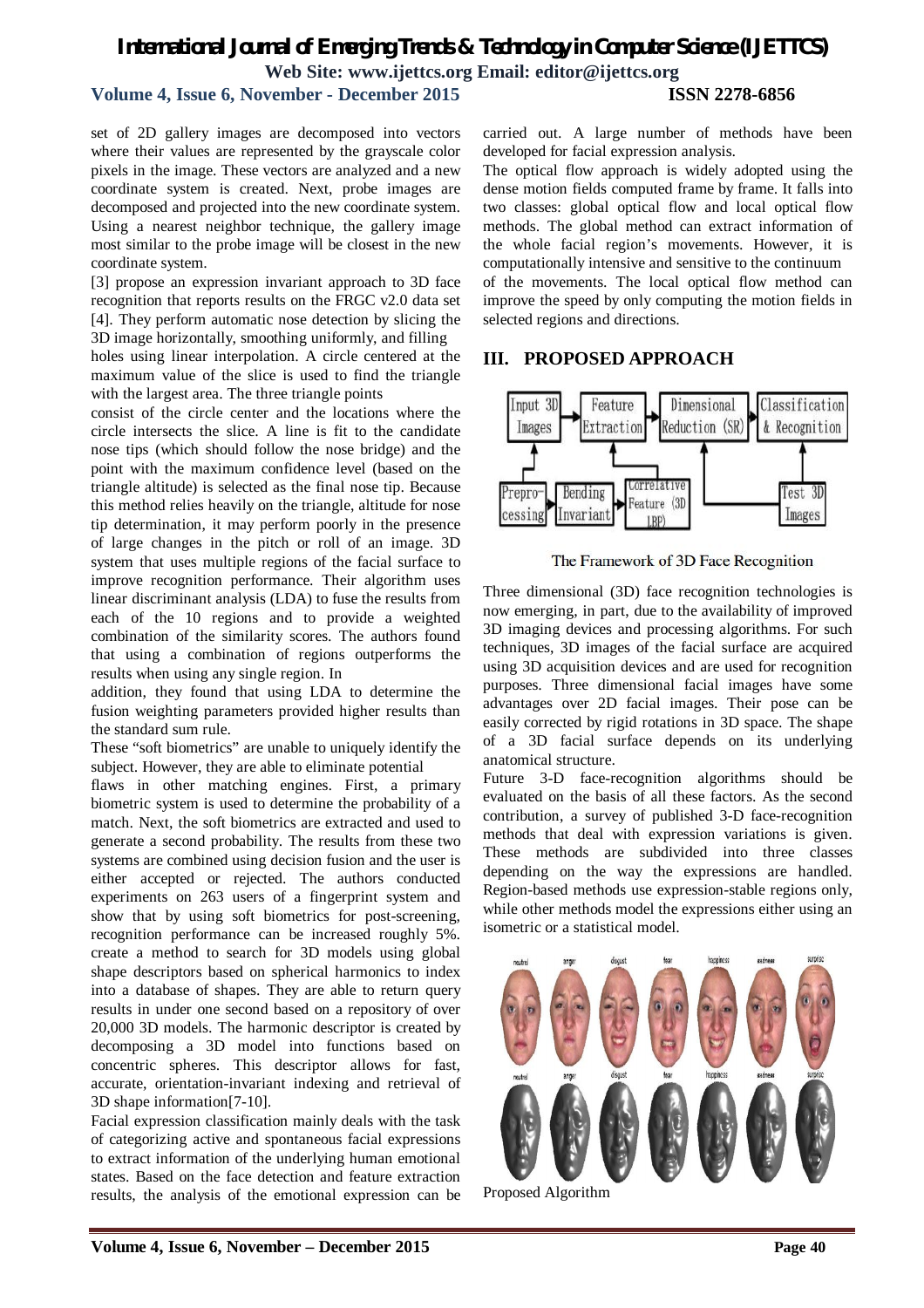# *International Journal of Emerging Trends & Technology in Computer Science (IJETTCS)* **Web Site: www.ijettcs.org Email: editor@ijettcs.org**

**Volume 4, Issue 6, November - December 2015 ISSN 2278-6856**

denoising, enhancement ᆩ edge extraction ╖ projection π the feature point  $\exists$  the feature region  $\sharp$ the face region

Input: 3D model, 3D Training data.

Output: 3d-Edge Image.

Begin

Initializing 3D image features set and Edge set E. Filter the 3d image by 2D Gaussian approach in each three dimensions.

$$
G(x, y) = \frac{1}{2\pi\sigma^2} \exp(-\frac{1}{2\sigma^2}(x^2 + y^2))
$$

For each pixel p in the filtered 3d image do For each feature in the features set do Fit the edge block set on the window with center p Calculate the local estimation accurate point using

$$
P = \left[ 255 \left( \frac{g - \min(g)}{\max(g) - \min(g)} \right) \right], 0 < r < 1
$$
  
\n
$$
f(R_1, R_2) = \max(R_1/R_2, R_2/R_1)/3
$$
  
\n
$$
S_1 = \frac{I(i-1, j-1) + I(i, j-1) + I(i+1, j-1)}{3}
$$
  
\n
$$
S_2 = \frac{I(i-1, j+1) + I(i, j+1) + I(i+1, j+1)}{3}
$$
  
\n
$$
R_1 = \sqrt{(I(i-1, j-1) - S_1)^2 + (I(i, j-1) - S_1)^2 + (I(i+1, j-1) - S_1)^2}
$$
  
\n
$$
R_2 = \sqrt{(I(i-1, j+1) - S_2)^2 + (I(i, j+1) - S_2)^2 + (I(i+1, j+1) - S_2)^2}
$$

End for

Compute Accurate edge pixel position using a double threshold model

For each pixel p1 in the adjacent 3d image D If  $D(p1) >$ thres1 Then  $E(p1)=1$ ; Else  $E(p1)=0$ ; End if If  $D(p1) >$ thres2 Then  $E(p1)=1;$ Else  $E(p1)=0;$ End if End for Mark edge in both E' and E Contour the edge set . END Results:

Facial expression features are extracted from 3D facial images which as happy fear, anger etc. Each class of expression has different samples obtained from Bosporus database.

**Fig 2:** Traditional Facial expression Model



**Fig 3:** Proposed Edge based 3D Facial expression evaluation



**Fig 4:** Facial expression based edge model in the proposed system

# **IV. PERFORMANCE MEASURES**

Verification is a binary (1:1) classification problem with two possible types of errors: False acceptance where two samples from two different persons are classified as a match and false rejection where two samples from the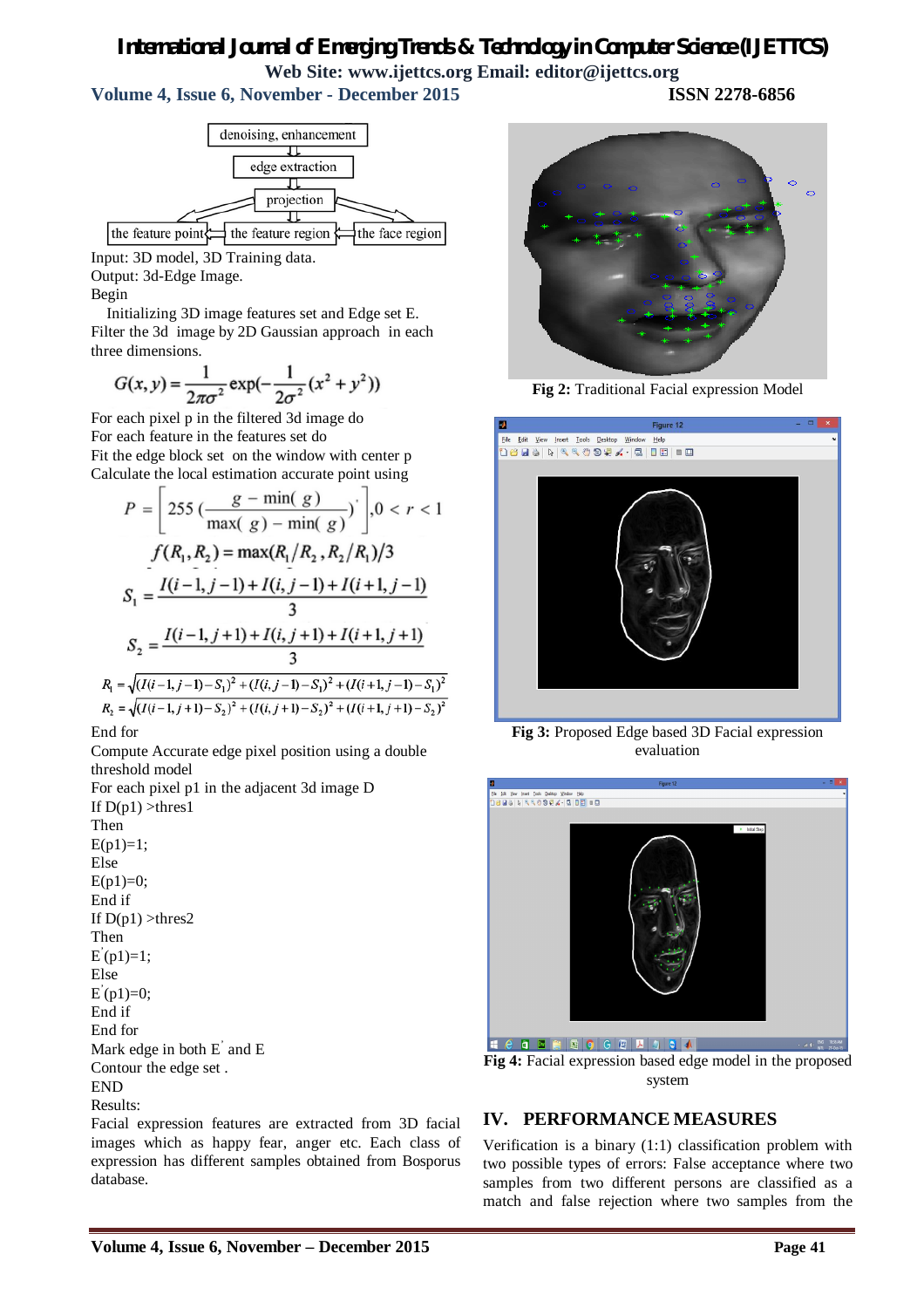# *International Journal of Emerging Trends & Technology in Computer Science (IJETTCS)* **Web Site: www.ijettcs.org Email: editor@ijettcs.org**

#### **Volume 4, Issue 6, November - December 2015 ISSN 2278-6856**

same person are classified as a non-match. The percentages of occurrences for these errors are referred as False Acceptance Rate (FAR) and False Rejection Rate (FRR), respectively. These two rates are inversely related and can be adjusted by changing the verification score threshold.

Verification rate (VR) at  $\tau$ 1: Percentage of correctly accepted clients (1-FRR) at 0.1% FAR. Equal error rate (EER) at  $\tau$ 2: Error rate at which FAR and FRR are equal.

#### **Execution Time Measures**

| ImageSize | Existing            | Detection Time |
|-----------|---------------------|----------------|
|           | Detection Time(Sec) | Proposed(sec)  |
| 20        |                     | 14             |
| 25        | フマ                  |                |
| 50        |                     | 79             |



**Graphical representation of Proposed and Execution Time**

50 0.993 0.078

| ImageSize(Kb) | Accuracy | Error |
|---------------|----------|-------|
| 20            | 0.978    | 0.023 |
|               | 0.989    | 0.087 |

#### **Proposed Accuracy Measures**



**Graphical representation of Proposed Accuracy Measures**

# **V. CONCLUSION**

A performance driven 3D expression model is proposed based on facial expressions. Most of the traditional models are using manual selection of landmarks on 3D data, such manual selection of landmarks result poor results due to variations and noise in the pose databases. By using 3D model the information of human faces head pose and lighting changes are used to find the large set of expressions.These shows the main difference in expressions. In most of the 3D models,face data are projected on to 2D and finds the expression in the 3D. Work is to be done on 2D to obtain 3D.

In this model, a novel method is used to find the 3D expression using edge based model for complex pose datasets.This edge based model uses the previous work done on the facial model and generates an edge image.So the output image along with automatic corrections is obtained with more accuracy than the past frame. Experimental results show that proposed model has high accuracy compare to traditional 3D expression evaluation models since edges are identified and changes are corrected..

#### **REFERENCES**

- [1]. Otsuka, K., Sawada, H., Yamato, J., C.: Automatic inference of cross-modal non- verbal interactions in multiparty conversations: "who responds to whom, when, and how?" from gaze, head gestures, and utterances. In: ICMI, pp. 255{262, ACM Press, New York, (2007).
- [2]. Ekman, P., C.: Universals and cultural di erences in facial expressions of emotion. In: In Nebraska Symposium on Motivation, pp. 207 {283, Lincoln, NE, (1972).
- [3]. Fasel, B., Luettin.J., C.: Automatic facial expression analysis: a survey. Pattern Recognition, 259{275,(2003)
- [4]. L. Yin, X. Wei, Y. Sun, J. Wang, and M. Rosato. C.: A 3D Facial Expression Database For Facial Behavior Research. In: The 7th International Conference on Automatic Face and Gesture Recognition (FG). pp. 211{216, IEEE Computer So-ciety TC PAMI, (2006)
- [5]. J. Wang, L.Yin, X. Wei, and Y. Sun, C.: 3d facial expression recognition based on primitive surface feature distribution, In: CVPR, pp. 1399{1406, (2006).
- [6]. H. Soyel and H. Demirel. C.: Facial expression recognition using 3d facial feature distances. In: In Int. Conf. on Image Analysis and Recognition, pp. 831{838, (2007).
- [7]. I. Mpiperis, S. Malassiotis, and M. G. Strintzis. S.: Bilinear models for 3-d face and facial expression recognition. IEEE Transactions on Information Forensics and Security,3(3): 498{511,(2008).
- [8]. H. Tang and T. S. Huang. C.: 3d facial expression recognition based on automatically selected features. In: In Int. Conf. on Computer Vision and Pattern Recognition, pp. 1{8, (2008).

**Volume 4, Issue 6, November – December 2015 Page 42**